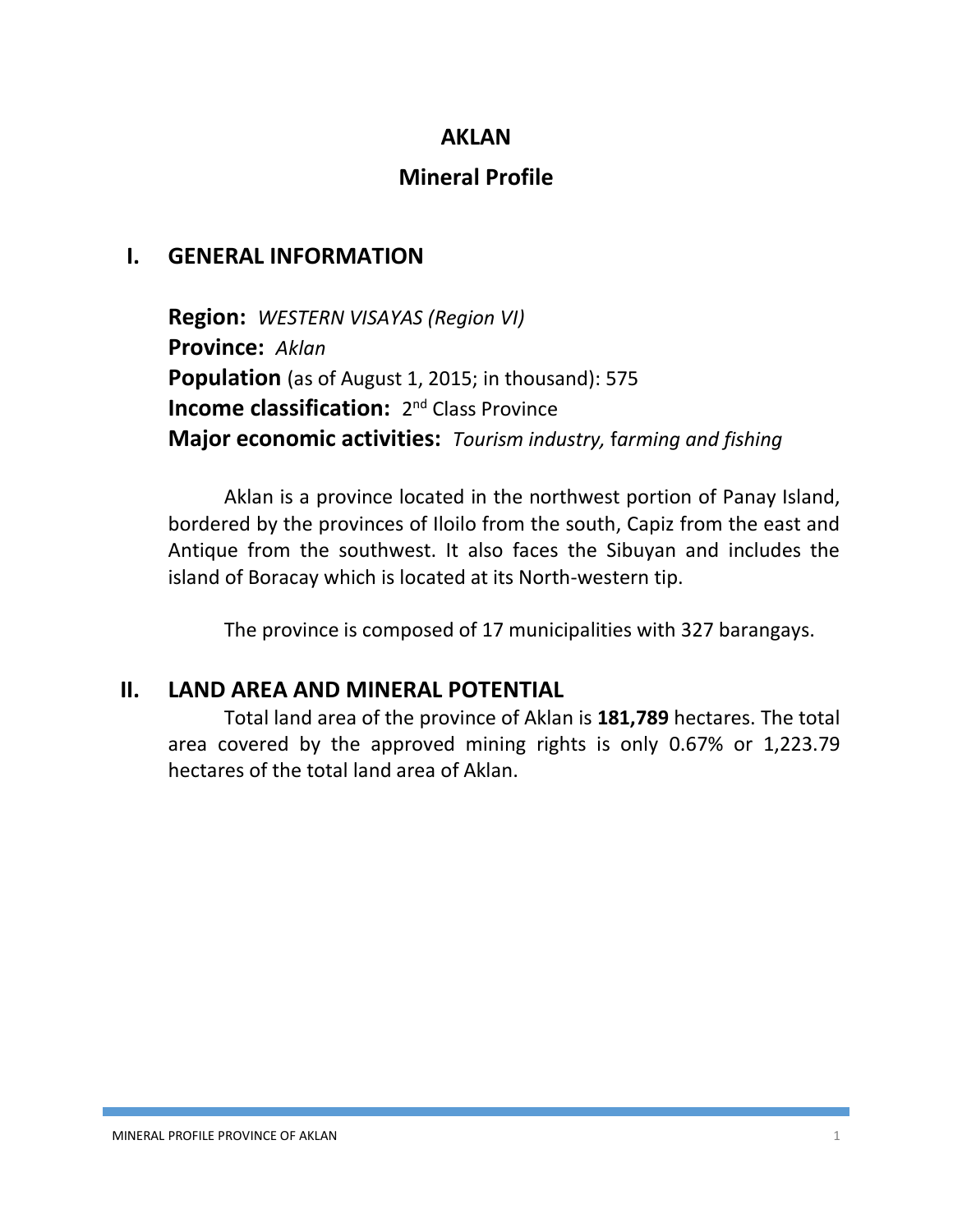

## **Number of Mining Rights Issued by National Government in Aklan**

| <b>Type of Mining Right</b>                            | <b>Number</b> | Area            |
|--------------------------------------------------------|---------------|-----------------|
| <b>Mineral Production Sharing</b><br>Agreements (MPSA) | 1             | 1,155.41 has.   |
| Mineral Processing Permit (MPP)                        | 1             | Not Applicable. |
| <b>Commercial Sand and Gravel</b><br>(CSAG) Permit     | 57            | 56.28 has.      |
| Industrial Sand and Gravel (ISAG)<br>Permit            | 5             | 12.1 has.       |
| <b>TOTAL</b>                                           | 64            | 1,223.79 has.   |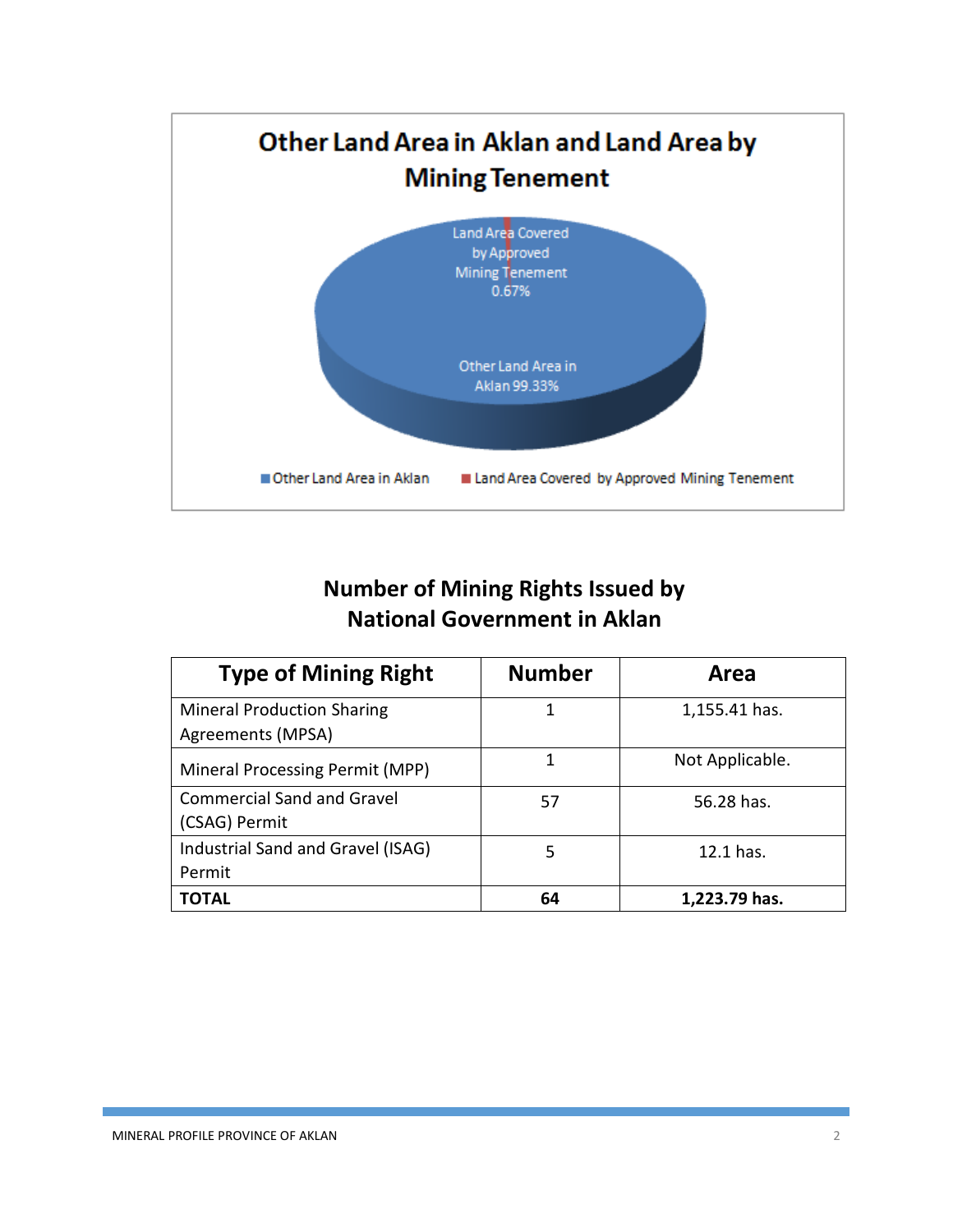## **III. MINERAL RESOURCES DEVELOPMENT PROJECTS**

There is only one mining company but is still under exploration stage. Most of the permits registered are for sand and gravel collections.

| <b>Mining Projects/Operators/Permit Holder</b>                |                                                                                                                                                                                                                                                                                                                                                                                                                                                                                                                                                                                                                                                                                                                                                                                                                                                                                                                                                                                                                                                                                                                                                                                                                                                                                                                                                                                                                                                       |  |  |
|---------------------------------------------------------------|-------------------------------------------------------------------------------------------------------------------------------------------------------------------------------------------------------------------------------------------------------------------------------------------------------------------------------------------------------------------------------------------------------------------------------------------------------------------------------------------------------------------------------------------------------------------------------------------------------------------------------------------------------------------------------------------------------------------------------------------------------------------------------------------------------------------------------------------------------------------------------------------------------------------------------------------------------------------------------------------------------------------------------------------------------------------------------------------------------------------------------------------------------------------------------------------------------------------------------------------------------------------------------------------------------------------------------------------------------------------------------------------------------------------------------------------------------|--|--|
| <b>Mineral Production Sharing</b><br><b>Agreements (MPSA)</b> | Far East Cement Corporation                                                                                                                                                                                                                                                                                                                                                                                                                                                                                                                                                                                                                                                                                                                                                                                                                                                                                                                                                                                                                                                                                                                                                                                                                                                                                                                                                                                                                           |  |  |
| Mineral Processing Permit<br>(MPP)                            | International<br><b>Builders</b><br>IBC.<br>Corporation                                                                                                                                                                                                                                                                                                                                                                                                                                                                                                                                                                                                                                                                                                                                                                                                                                                                                                                                                                                                                                                                                                                                                                                                                                                                                                                                                                                               |  |  |
| <b>Commercial Sand and Gravel</b><br>(CSAG)                   | Nemar / Stone Builders Corp.<br>Alag, Florencio M.<br>formerly Duron & Partners Multi<br>Alag, John Mikko R.<br>Ventures Co.<br>Alonzo, Antoinette M.<br>Neron, Teodoro, Jr.<br>Andrada, Allyn A.<br>Oducado, Rowena P.<br>Aniciete, Romero R.<br>Ramirez, Leah Q.<br>Ascaño, Gerazel F.<br>Randoy, Marlon R.<br>Ascaño, Mabini D. III<br>Reloj, Ronald P.<br>Candari, Carla T.<br>Reunir, Eugene C.<br>Candari, Elenita T.<br>Reunir, Joahnna I.<br>Candari, Oscar G.<br>Reyes, Lourdes P.<br>Cañete, Jessica<br>Rovero, George F.<br>Del Rosario, Teresita S.<br>Rovero, George F.<br>Dulpa, Janeth G.<br>Sabino, Luzette M.<br>Fernandez, Victor L.<br>Sazon, Reva Grace F.<br>Hontiveros, Marivic B.<br>Sevilla, Percival J.<br>Ibisate, Victor B.<br>Teodosio, Joseph Pierre R.<br>Ibit, Catherine R.<br>Templonuevo, Gynette Pearl M.<br>Ibit, Evelyn B.<br>Toriaga, Sandy I.<br>Ibit, Jhon Michael B.<br>Toriaga, Sandy I.<br>Inolino, Jency I.<br>Valencia, Jonathan<br>Inolino, John Patrick C.<br>Valenzuela, Ralph T.<br>JSCI Reality Properties Inc.<br>Villanueva, Alma B.<br>Laguerder, Jeepna L.<br>Zapata, John Randy P.<br>Manikan, Doralyn<br>Zeque, Mary Rose Z.<br>Manikan, Eric John T.<br>Zeque, Romualdo S.<br>Mationg, Ronnie R.<br>Zeque, Rosemarie Z.<br>Maquirang, Victor Steve M.<br>Zeque, Rosemarie Z.<br>Montero, Lito John J.<br>79 Cornerstone Const. Dev't<br>Nalangan, Mary Paz A.<br>Corp.<br>Nalangan, Miguel V. |  |  |